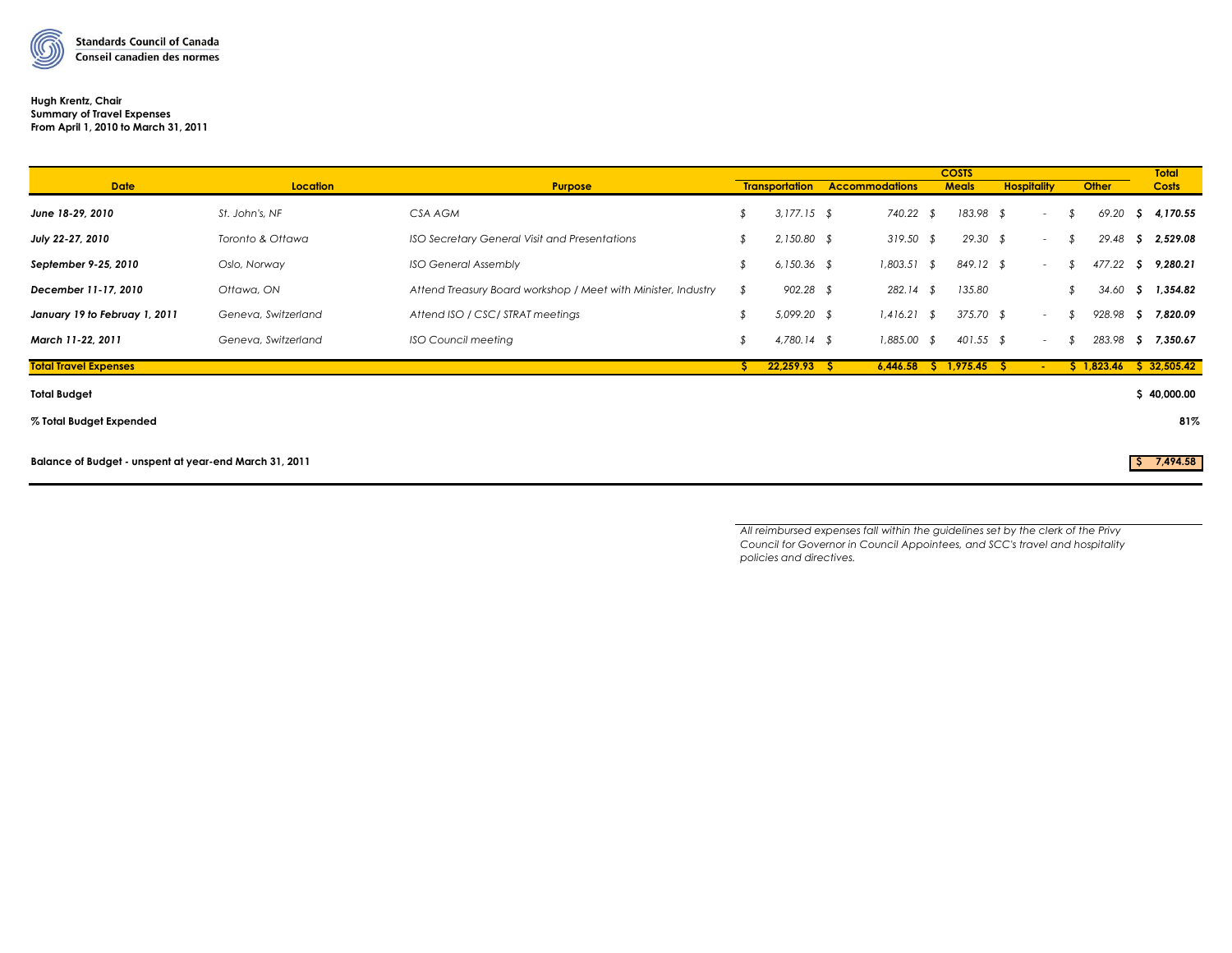

# **Hugh Krentz, Chair**

**Summary of General Council & Strategic Sessions Travel Expenses From April 1, 2010 to March 31, 2011**

|                                 |                 |                                                       |  |               | <b>COSTS</b>                         |  |              |                    |                 |  |        | <b>Total</b>        |
|---------------------------------|-----------------|-------------------------------------------------------|--|---------------|--------------------------------------|--|--------------|--------------------|-----------------|--|--------|---------------------|
| <b>Date</b>                     | Location        | <b>Purpose</b>                                        |  |               | <b>Transportation Accommodations</b> |  | <b>Meals</b> | <b>Hospitality</b> |                 |  | Other  | <b>Costs</b>        |
| June 2-12, 2010                 | Ottawa          | IRT, CGC, Audit, Council and Annual Public Meeting    |  | 1,538.76      | 850.30                               |  | $248.57$ \$  |                    | <b>Service</b>  |  | 86.50  | \$2,724.13          |
| October 8-22, 2010              | Ottawa, Toronto | World Standards Day, Council, CGC and Audit Committee |  | $2,329.57$ \$ | 612.87                               |  | 204.60 \$    |                    | $\sim 10$       |  | 69.20  | \$3,216.24          |
| November 30 - December 17, 2010 | Ottawa, ON      | CGC and Council                                       |  | 1830.74       | 1,693.28                             |  | 581.72 \$    |                    | $\sim$ 10 $\pm$ |  | 173.00 | \$4,278.74          |
| February 14 - 17, 2011          | Ottawa, ON      | Chairs & Secretaries Meeting                          |  | 1653.39       | 525.45                               |  | 189.80 \$    |                    | $\sim$          |  | $\sim$ | \$2,368.64          |
| <b>Total Travel Expenses</b>    |                 |                                                       |  | 7.352.46      | 3.681.90                             |  | 1.224.69     |                    |                 |  |        | 328.70 \$ 12,587.75 |

The meetings listed above are part of the \$35,000 budget allocated for Council meetings, the \$12,000 budget for the Council Strategic Session and \$8,000 budget for the Chairs and Secretaries meeting. **No specific budget amount has been allocated to the Chair for these meetings.**

> *All reimbursed expenses fall within the guidelines set by the clerk of the Privy Council for Governor in Council Appointees, and SCC's travel and hospitality policies and directives.*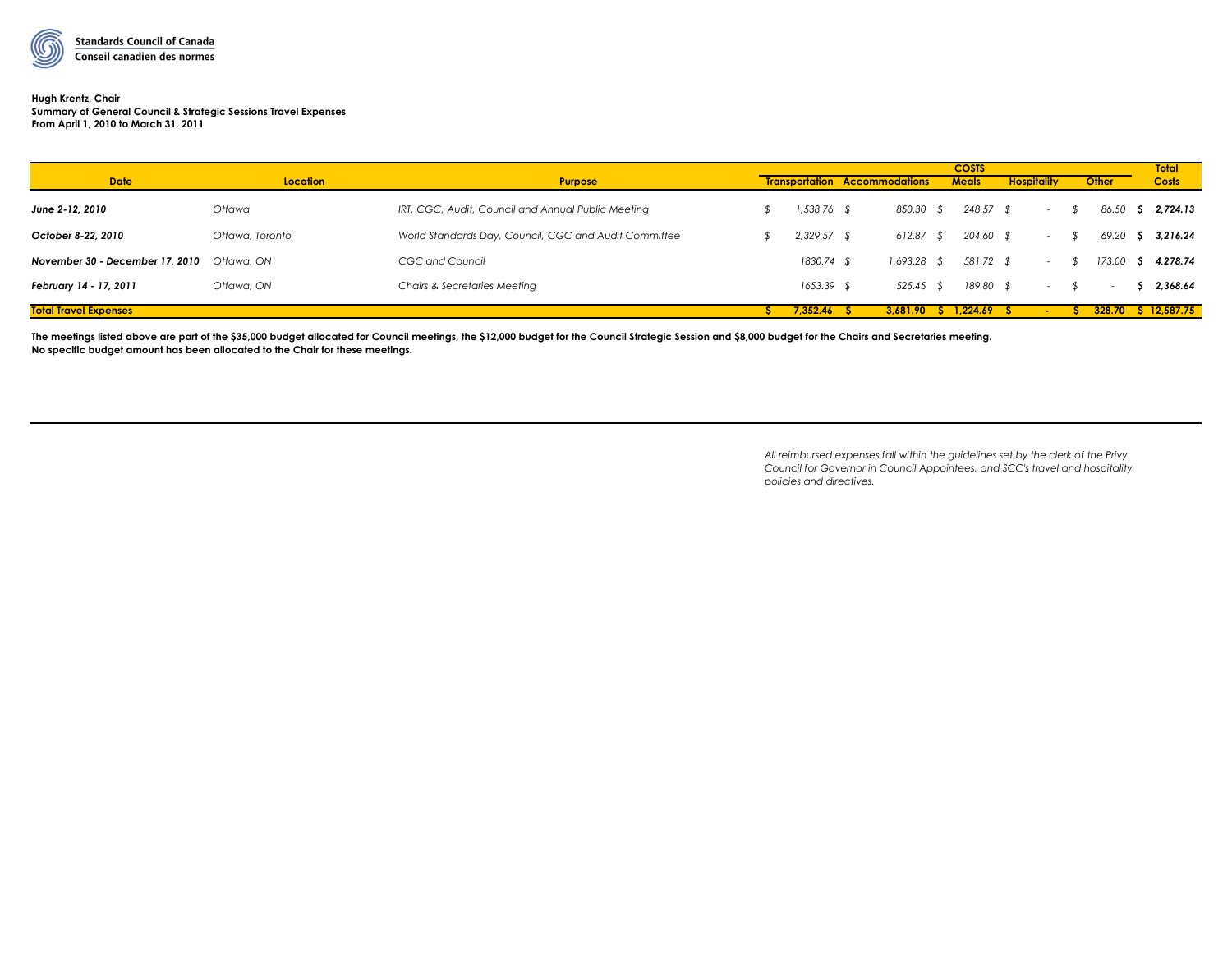

### **John Walter, Executive Director Summary of Travel and Hospitality Expenses From April 1, 2010 to March 31, 2011**

| <b>Transportation</b><br><b>Accommodations</b><br><b>Meals</b><br><b>Hospitality</b><br><b>Other</b><br><b>Costs</b><br><b>Date</b><br><b>Purpose</b><br>S.<br>60.40<br>60.40<br>Toronto<br>Meeting with Pilot Performance Resources Management<br>\$<br>48.86<br>Dinner with Council member following ASQ presentation<br>s<br>Ottawa<br>\$<br>\$<br>48.86 \$<br>-\$<br>29.75 \$<br>29.75<br>Meeting with CSA representative<br>\$<br>\$<br>-\$<br>Montreal<br>\$<br>\$<br>$235.20$ \$<br>283.15 \$<br>4.51 $$$<br>\$.<br>522.86<br>Montreal<br>NPSAC meeting<br>\$<br>\$<br>64.50<br>Breakfast meeting with CSA representatives (2 guests)<br>\$<br>\$<br>Montreal<br>\$<br>\$<br>$64.50$ \$<br>\$<br>Korea/Mongolia/China / Victoria<br>KATS / PASC / SAC/ CSA<br>\$<br>$9,015.52$ \$<br>1,818.36<br>228.23<br>11,133.45<br>71.34<br>-\$<br>-\$<br>\$<br>$41.19$ \$<br>41.19<br>Beijing<br>Meeting with SAC representative<br>\$<br>\$<br>\$<br>-\$<br>\$<br>$\sim$<br>St. John's, NF<br><b>CSA Annual Conference</b><br>\$<br>653.72<br>53.85<br>3,399.53<br>$2,691.96$ \$<br>\$<br>- \$<br>- \$<br>S.<br>Geneva, Switzerland<br>\$<br>7,725.49<br>736.59<br>99.00 \$<br>8,564.11<br><b>ISO-DEVCO Chair's Advisory Group</b><br>\$<br>3.03<br>-S<br>$\overline{\phantom{a}}$<br>S<br>238.80<br>Ottawa<br>Dinner with ISO Secretary General (2 guests)<br>\$<br>238.80<br>-\$<br>\$<br>S.<br>$\overline{\phantom{a}}$<br>\$<br>797.14 \$<br>\$<br>797.14<br>August 16, 2010<br>Toronto<br>Meeting with CSA<br>\$<br>\$<br>Ottawa<br>Working Dinner with ANSI (3 quests)<br>\$<br>10.00<br>\$<br>315.24<br>\$<br>325.24<br>\$<br>\$<br>38.67<br>Ottawa<br>Luncheon with representative of Standardization Admin China<br>$38.67$ \$<br>\$<br>\$<br>$\overline{\phantom{a}}$<br>\$<br>$5,023.11$ \$<br>1,849.72<br>$255.23$ \$<br>7,276.25<br>Oslo, Norway<br><b>ISO General Assembly meeting</b><br>-\$<br>148.19<br>S<br>-\$<br>Dinner with members of Standards New Zealand (4 guests)<br>329.82 \$<br>s<br>329.82<br>Oslo, Norway<br>\$<br>\$<br>\$<br>Oslo, Norway<br>Dinner with President, Standards, CSA<br>\$<br>$151.98$ \$<br>-\$<br>151.98<br>\$<br>\$<br>\$<br>\$<br>2.40<br>s<br>973.86<br>Toronto, ON<br><b>CNC/IEC Meeting</b><br>971.46<br>\$<br>NPSAC / PTAC meetings<br>$1,999.65$ \$<br>$413.78$ \$<br>6.38<br>203.89 \$<br>S<br>2,623.70<br>October 24-27, 2010<br>Edmonton, AB<br>\$<br>-\$<br>44.45<br>Ottawa, ON<br>Luncheon with former SCC staff in honor of retirement<br>\$<br>44.45 \$<br>\$<br>\$<br>\$<br>100.00<br>Ottawa, ON<br>Dinner with representative of CSA Government Relations<br>\$<br>100.00<br>S<br>\$<br>\$<br>$\overline{\phantom{a}}$<br>Ottawa, ON<br>$\sqrt{2}$<br>32.05 \$<br>32.05<br>Breakfast with representative of CSA Energy<br>\$<br>\$<br>S<br>\$<br>$\overline{\phantom{a}}$<br>$\overline{\phantom{a}}$<br>ISO TMB and CEN/CENELEC meetings<br>\$<br>$8,021.60$ \$<br>1,279.45<br>190.07 \$<br>9,502.56<br>February 21-26, 2011<br>Geneva / Brussels<br>- \$<br>\$<br>11.45<br>-S<br>$\overline{\phantom{a}}$<br>Meetings with ANSI and NIST<br>\$<br>$1,003.68$ \$<br>535.88 \$<br>$33.91$ \$<br>4.00<br>1,577.47<br>Washington, DC<br>-\$<br>-S<br>$\overline{\phantom{a}}$<br>37,494.81<br>7,570.65<br>47,876.64<br>S.<br>873.58<br>$S = 1,699.60$<br>238.01<br>-S.<br>S.<br>-5<br>- 5 |                              |                 |  |  |  |  |  | <b>COSTS</b> |  |  |  |  | <b>Total</b> |
|--------------------------------------------------------------------------------------------------------------------------------------------------------------------------------------------------------------------------------------------------------------------------------------------------------------------------------------------------------------------------------------------------------------------------------------------------------------------------------------------------------------------------------------------------------------------------------------------------------------------------------------------------------------------------------------------------------------------------------------------------------------------------------------------------------------------------------------------------------------------------------------------------------------------------------------------------------------------------------------------------------------------------------------------------------------------------------------------------------------------------------------------------------------------------------------------------------------------------------------------------------------------------------------------------------------------------------------------------------------------------------------------------------------------------------------------------------------------------------------------------------------------------------------------------------------------------------------------------------------------------------------------------------------------------------------------------------------------------------------------------------------------------------------------------------------------------------------------------------------------------------------------------------------------------------------------------------------------------------------------------------------------------------------------------------------------------------------------------------------------------------------------------------------------------------------------------------------------------------------------------------------------------------------------------------------------------------------------------------------------------------------------------------------------------------------------------------------------------------------------------------------------------------------------------------------------------------------------------------------------------------------------------------------------------------------------------------------------------------------------------------------------------------------------------------------------------------------------------------------------------------------------------------------------------------------------------------------------------------------------------------------------------------------------------------------------------------------------------------------------------------------------------------------------------------------------------------------------------------------------------------------------------------------------------------------------------------------------------------|------------------------------|-----------------|--|--|--|--|--|--------------|--|--|--|--|--------------|
|                                                                                                                                                                                                                                                                                                                                                                                                                                                                                                                                                                                                                                                                                                                                                                                                                                                                                                                                                                                                                                                                                                                                                                                                                                                                                                                                                                                                                                                                                                                                                                                                                                                                                                                                                                                                                                                                                                                                                                                                                                                                                                                                                                                                                                                                                                                                                                                                                                                                                                                                                                                                                                                                                                                                                                                                                                                                                                                                                                                                                                                                                                                                                                                                                                                                                                                                                        |                              | <b>Location</b> |  |  |  |  |  |              |  |  |  |  |              |
|                                                                                                                                                                                                                                                                                                                                                                                                                                                                                                                                                                                                                                                                                                                                                                                                                                                                                                                                                                                                                                                                                                                                                                                                                                                                                                                                                                                                                                                                                                                                                                                                                                                                                                                                                                                                                                                                                                                                                                                                                                                                                                                                                                                                                                                                                                                                                                                                                                                                                                                                                                                                                                                                                                                                                                                                                                                                                                                                                                                                                                                                                                                                                                                                                                                                                                                                                        | April 5, 2010                |                 |  |  |  |  |  |              |  |  |  |  |              |
|                                                                                                                                                                                                                                                                                                                                                                                                                                                                                                                                                                                                                                                                                                                                                                                                                                                                                                                                                                                                                                                                                                                                                                                                                                                                                                                                                                                                                                                                                                                                                                                                                                                                                                                                                                                                                                                                                                                                                                                                                                                                                                                                                                                                                                                                                                                                                                                                                                                                                                                                                                                                                                                                                                                                                                                                                                                                                                                                                                                                                                                                                                                                                                                                                                                                                                                                                        | April 20, 2010               |                 |  |  |  |  |  |              |  |  |  |  |              |
|                                                                                                                                                                                                                                                                                                                                                                                                                                                                                                                                                                                                                                                                                                                                                                                                                                                                                                                                                                                                                                                                                                                                                                                                                                                                                                                                                                                                                                                                                                                                                                                                                                                                                                                                                                                                                                                                                                                                                                                                                                                                                                                                                                                                                                                                                                                                                                                                                                                                                                                                                                                                                                                                                                                                                                                                                                                                                                                                                                                                                                                                                                                                                                                                                                                                                                                                                        | May 16, 2010                 |                 |  |  |  |  |  |              |  |  |  |  |              |
|                                                                                                                                                                                                                                                                                                                                                                                                                                                                                                                                                                                                                                                                                                                                                                                                                                                                                                                                                                                                                                                                                                                                                                                                                                                                                                                                                                                                                                                                                                                                                                                                                                                                                                                                                                                                                                                                                                                                                                                                                                                                                                                                                                                                                                                                                                                                                                                                                                                                                                                                                                                                                                                                                                                                                                                                                                                                                                                                                                                                                                                                                                                                                                                                                                                                                                                                                        | May 16-18, 2010              |                 |  |  |  |  |  |              |  |  |  |  |              |
|                                                                                                                                                                                                                                                                                                                                                                                                                                                                                                                                                                                                                                                                                                                                                                                                                                                                                                                                                                                                                                                                                                                                                                                                                                                                                                                                                                                                                                                                                                                                                                                                                                                                                                                                                                                                                                                                                                                                                                                                                                                                                                                                                                                                                                                                                                                                                                                                                                                                                                                                                                                                                                                                                                                                                                                                                                                                                                                                                                                                                                                                                                                                                                                                                                                                                                                                                        | May 17, 2010                 |                 |  |  |  |  |  |              |  |  |  |  |              |
|                                                                                                                                                                                                                                                                                                                                                                                                                                                                                                                                                                                                                                                                                                                                                                                                                                                                                                                                                                                                                                                                                                                                                                                                                                                                                                                                                                                                                                                                                                                                                                                                                                                                                                                                                                                                                                                                                                                                                                                                                                                                                                                                                                                                                                                                                                                                                                                                                                                                                                                                                                                                                                                                                                                                                                                                                                                                                                                                                                                                                                                                                                                                                                                                                                                                                                                                                        | May 22 - June 8, 2010        |                 |  |  |  |  |  |              |  |  |  |  |              |
|                                                                                                                                                                                                                                                                                                                                                                                                                                                                                                                                                                                                                                                                                                                                                                                                                                                                                                                                                                                                                                                                                                                                                                                                                                                                                                                                                                                                                                                                                                                                                                                                                                                                                                                                                                                                                                                                                                                                                                                                                                                                                                                                                                                                                                                                                                                                                                                                                                                                                                                                                                                                                                                                                                                                                                                                                                                                                                                                                                                                                                                                                                                                                                                                                                                                                                                                                        | June 2, 2010                 |                 |  |  |  |  |  |              |  |  |  |  |              |
|                                                                                                                                                                                                                                                                                                                                                                                                                                                                                                                                                                                                                                                                                                                                                                                                                                                                                                                                                                                                                                                                                                                                                                                                                                                                                                                                                                                                                                                                                                                                                                                                                                                                                                                                                                                                                                                                                                                                                                                                                                                                                                                                                                                                                                                                                                                                                                                                                                                                                                                                                                                                                                                                                                                                                                                                                                                                                                                                                                                                                                                                                                                                                                                                                                                                                                                                                        | June 19-22, 2010             |                 |  |  |  |  |  |              |  |  |  |  |              |
|                                                                                                                                                                                                                                                                                                                                                                                                                                                                                                                                                                                                                                                                                                                                                                                                                                                                                                                                                                                                                                                                                                                                                                                                                                                                                                                                                                                                                                                                                                                                                                                                                                                                                                                                                                                                                                                                                                                                                                                                                                                                                                                                                                                                                                                                                                                                                                                                                                                                                                                                                                                                                                                                                                                                                                                                                                                                                                                                                                                                                                                                                                                                                                                                                                                                                                                                                        | June 26-30, 2010             |                 |  |  |  |  |  |              |  |  |  |  |              |
|                                                                                                                                                                                                                                                                                                                                                                                                                                                                                                                                                                                                                                                                                                                                                                                                                                                                                                                                                                                                                                                                                                                                                                                                                                                                                                                                                                                                                                                                                                                                                                                                                                                                                                                                                                                                                                                                                                                                                                                                                                                                                                                                                                                                                                                                                                                                                                                                                                                                                                                                                                                                                                                                                                                                                                                                                                                                                                                                                                                                                                                                                                                                                                                                                                                                                                                                                        | July 25, 2010                |                 |  |  |  |  |  |              |  |  |  |  |              |
|                                                                                                                                                                                                                                                                                                                                                                                                                                                                                                                                                                                                                                                                                                                                                                                                                                                                                                                                                                                                                                                                                                                                                                                                                                                                                                                                                                                                                                                                                                                                                                                                                                                                                                                                                                                                                                                                                                                                                                                                                                                                                                                                                                                                                                                                                                                                                                                                                                                                                                                                                                                                                                                                                                                                                                                                                                                                                                                                                                                                                                                                                                                                                                                                                                                                                                                                                        |                              |                 |  |  |  |  |  |              |  |  |  |  |              |
|                                                                                                                                                                                                                                                                                                                                                                                                                                                                                                                                                                                                                                                                                                                                                                                                                                                                                                                                                                                                                                                                                                                                                                                                                                                                                                                                                                                                                                                                                                                                                                                                                                                                                                                                                                                                                                                                                                                                                                                                                                                                                                                                                                                                                                                                                                                                                                                                                                                                                                                                                                                                                                                                                                                                                                                                                                                                                                                                                                                                                                                                                                                                                                                                                                                                                                                                                        | August 19, 2010              |                 |  |  |  |  |  |              |  |  |  |  |              |
|                                                                                                                                                                                                                                                                                                                                                                                                                                                                                                                                                                                                                                                                                                                                                                                                                                                                                                                                                                                                                                                                                                                                                                                                                                                                                                                                                                                                                                                                                                                                                                                                                                                                                                                                                                                                                                                                                                                                                                                                                                                                                                                                                                                                                                                                                                                                                                                                                                                                                                                                                                                                                                                                                                                                                                                                                                                                                                                                                                                                                                                                                                                                                                                                                                                                                                                                                        | September 9, 2010            |                 |  |  |  |  |  |              |  |  |  |  |              |
|                                                                                                                                                                                                                                                                                                                                                                                                                                                                                                                                                                                                                                                                                                                                                                                                                                                                                                                                                                                                                                                                                                                                                                                                                                                                                                                                                                                                                                                                                                                                                                                                                                                                                                                                                                                                                                                                                                                                                                                                                                                                                                                                                                                                                                                                                                                                                                                                                                                                                                                                                                                                                                                                                                                                                                                                                                                                                                                                                                                                                                                                                                                                                                                                                                                                                                                                                        | September 10-28, 2010        |                 |  |  |  |  |  |              |  |  |  |  |              |
|                                                                                                                                                                                                                                                                                                                                                                                                                                                                                                                                                                                                                                                                                                                                                                                                                                                                                                                                                                                                                                                                                                                                                                                                                                                                                                                                                                                                                                                                                                                                                                                                                                                                                                                                                                                                                                                                                                                                                                                                                                                                                                                                                                                                                                                                                                                                                                                                                                                                                                                                                                                                                                                                                                                                                                                                                                                                                                                                                                                                                                                                                                                                                                                                                                                                                                                                                        | September 15, 2010           |                 |  |  |  |  |  |              |  |  |  |  |              |
|                                                                                                                                                                                                                                                                                                                                                                                                                                                                                                                                                                                                                                                                                                                                                                                                                                                                                                                                                                                                                                                                                                                                                                                                                                                                                                                                                                                                                                                                                                                                                                                                                                                                                                                                                                                                                                                                                                                                                                                                                                                                                                                                                                                                                                                                                                                                                                                                                                                                                                                                                                                                                                                                                                                                                                                                                                                                                                                                                                                                                                                                                                                                                                                                                                                                                                                                                        | September 17, 2010           |                 |  |  |  |  |  |              |  |  |  |  |              |
|                                                                                                                                                                                                                                                                                                                                                                                                                                                                                                                                                                                                                                                                                                                                                                                                                                                                                                                                                                                                                                                                                                                                                                                                                                                                                                                                                                                                                                                                                                                                                                                                                                                                                                                                                                                                                                                                                                                                                                                                                                                                                                                                                                                                                                                                                                                                                                                                                                                                                                                                                                                                                                                                                                                                                                                                                                                                                                                                                                                                                                                                                                                                                                                                                                                                                                                                                        | September 30, 2010           |                 |  |  |  |  |  |              |  |  |  |  |              |
|                                                                                                                                                                                                                                                                                                                                                                                                                                                                                                                                                                                                                                                                                                                                                                                                                                                                                                                                                                                                                                                                                                                                                                                                                                                                                                                                                                                                                                                                                                                                                                                                                                                                                                                                                                                                                                                                                                                                                                                                                                                                                                                                                                                                                                                                                                                                                                                                                                                                                                                                                                                                                                                                                                                                                                                                                                                                                                                                                                                                                                                                                                                                                                                                                                                                                                                                                        |                              |                 |  |  |  |  |  |              |  |  |  |  |              |
|                                                                                                                                                                                                                                                                                                                                                                                                                                                                                                                                                                                                                                                                                                                                                                                                                                                                                                                                                                                                                                                                                                                                                                                                                                                                                                                                                                                                                                                                                                                                                                                                                                                                                                                                                                                                                                                                                                                                                                                                                                                                                                                                                                                                                                                                                                                                                                                                                                                                                                                                                                                                                                                                                                                                                                                                                                                                                                                                                                                                                                                                                                                                                                                                                                                                                                                                                        | November 5, 2010             |                 |  |  |  |  |  |              |  |  |  |  |              |
|                                                                                                                                                                                                                                                                                                                                                                                                                                                                                                                                                                                                                                                                                                                                                                                                                                                                                                                                                                                                                                                                                                                                                                                                                                                                                                                                                                                                                                                                                                                                                                                                                                                                                                                                                                                                                                                                                                                                                                                                                                                                                                                                                                                                                                                                                                                                                                                                                                                                                                                                                                                                                                                                                                                                                                                                                                                                                                                                                                                                                                                                                                                                                                                                                                                                                                                                                        | January 19, 2011             |                 |  |  |  |  |  |              |  |  |  |  |              |
|                                                                                                                                                                                                                                                                                                                                                                                                                                                                                                                                                                                                                                                                                                                                                                                                                                                                                                                                                                                                                                                                                                                                                                                                                                                                                                                                                                                                                                                                                                                                                                                                                                                                                                                                                                                                                                                                                                                                                                                                                                                                                                                                                                                                                                                                                                                                                                                                                                                                                                                                                                                                                                                                                                                                                                                                                                                                                                                                                                                                                                                                                                                                                                                                                                                                                                                                                        | <b>January 25, 2011</b>      |                 |  |  |  |  |  |              |  |  |  |  |              |
|                                                                                                                                                                                                                                                                                                                                                                                                                                                                                                                                                                                                                                                                                                                                                                                                                                                                                                                                                                                                                                                                                                                                                                                                                                                                                                                                                                                                                                                                                                                                                                                                                                                                                                                                                                                                                                                                                                                                                                                                                                                                                                                                                                                                                                                                                                                                                                                                                                                                                                                                                                                                                                                                                                                                                                                                                                                                                                                                                                                                                                                                                                                                                                                                                                                                                                                                                        |                              |                 |  |  |  |  |  |              |  |  |  |  |              |
|                                                                                                                                                                                                                                                                                                                                                                                                                                                                                                                                                                                                                                                                                                                                                                                                                                                                                                                                                                                                                                                                                                                                                                                                                                                                                                                                                                                                                                                                                                                                                                                                                                                                                                                                                                                                                                                                                                                                                                                                                                                                                                                                                                                                                                                                                                                                                                                                                                                                                                                                                                                                                                                                                                                                                                                                                                                                                                                                                                                                                                                                                                                                                                                                                                                                                                                                                        | March 23-24, 2011            |                 |  |  |  |  |  |              |  |  |  |  |              |
|                                                                                                                                                                                                                                                                                                                                                                                                                                                                                                                                                                                                                                                                                                                                                                                                                                                                                                                                                                                                                                                                                                                                                                                                                                                                                                                                                                                                                                                                                                                                                                                                                                                                                                                                                                                                                                                                                                                                                                                                                                                                                                                                                                                                                                                                                                                                                                                                                                                                                                                                                                                                                                                                                                                                                                                                                                                                                                                                                                                                                                                                                                                                                                                                                                                                                                                                                        | <b>Total Travel Expenses</b> |                 |  |  |  |  |  |              |  |  |  |  |              |

#### **Total Budget \$ 85,000.00**

## **% Total Budget Expended 56%**

 *\*\*note: \$54,000 is budgeted in Executive division, and the remaining \$31,000 (International Organization for Standardization General Assembly and Pacific Area Standards Congress) is budgeted in Standards.*